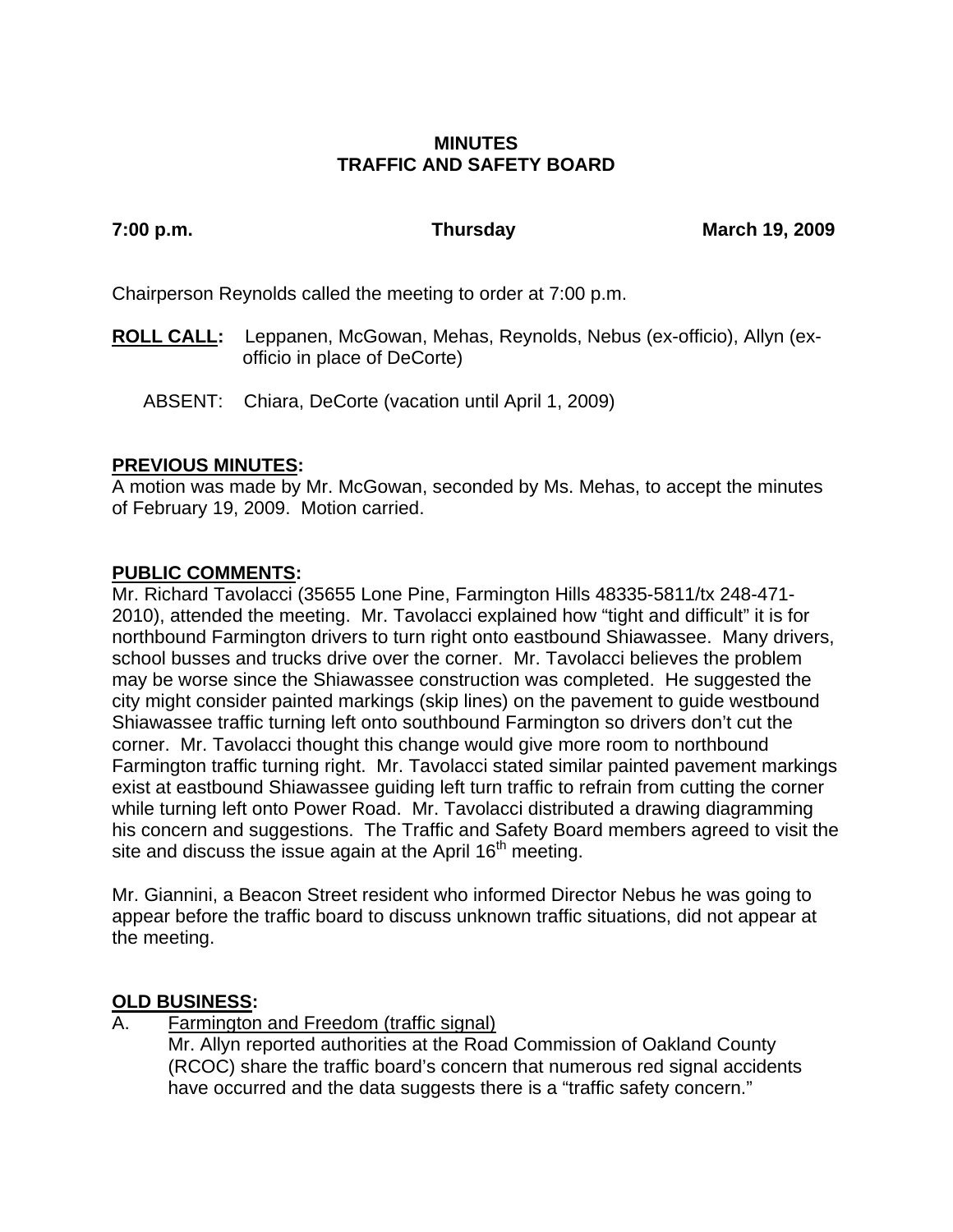### TRAFFIC AND SAFETY BOARD MINUTES March 19, 2009 Page 2

The suggested solution is adding the installation of a low level signal on the northeast corner of the intersection. The low level corner post signal will be more visible for northbound motorists than the existing overhead signals.

Mr. Allyn distributed a report and estimate from the RCOC. The total cost estimate is \$15,538.02. The city's one-half (1/2) contribution would be \$7,769.01. Mr. Allyn believes the need for the post signal installation is serious enough that the county would be willing to proceed with the project.

Mr. Leppanen made a motion to inform city council that the Traffic and Safety Board recommends installing the post signal. The motion was seconded by Mr. McGowan. Motion carried. Director Nebus stated he would convey the request and supports the project, but it may be impacted by available funding.

# B. Our Lady of Sorrows (traffic pattern)

Director Nebus stated he was disappointed to learn from Principal Lupinacchi that the parish priest does not want to spend any money or make curb cut changes to accommodate the proposed school bus pick up plan. The director stated he and Mr. DeCorte will be on site April 6<sup>th</sup> to meet with Principal Lupinacchi and the priest to observe school dismissal without any busses on site. The intent is to simulate how much better traffic can enter and exit the school if school busses are not competing with parent traffic.

## **NEW BUSINESS:**

(A-C added to agenda)

A. Alta Loma and Farmington Road (pedestrian push buttons)

Mr. Allyn presented a written report suggesting moving the pedestrian push buttons on the southeast and southwest corners. RCOC agrees with the recommendation. The total cost estimate is \$14,075.52 which is a fifty percent (50%) city/county split. Upgrading the ADA ramps would be required at a city cost of approximately \$8,500. The total cost to the city would be \$15,537.76. Mr. Allyn stated the biggest pedestrian concern is for northbound Farmington pedestrians wanting to use the first westbound crosswalk to Alta Loma. There is essentially no northbound pedestrian button unless the pedestrian passes the crosswalk and walks to the corner of Orchard and then back to the crosswalk. The same northbound pedestrian would not even know a signal button exists because it is hidden from view. The Traffic and Safety Board realized there may be no funds for the project. Mr. McGowan recommended no formal motion. Chairperson Reynolds suggested reviewing the intersection again and discussing if a new sign should be installed to direct a northbound Farmington Road pedestrian to the hidden signal button.

B. Grand River 35 MPH Signal The Traffic and Safety Board confirmed there is no posted 35 mph sign on